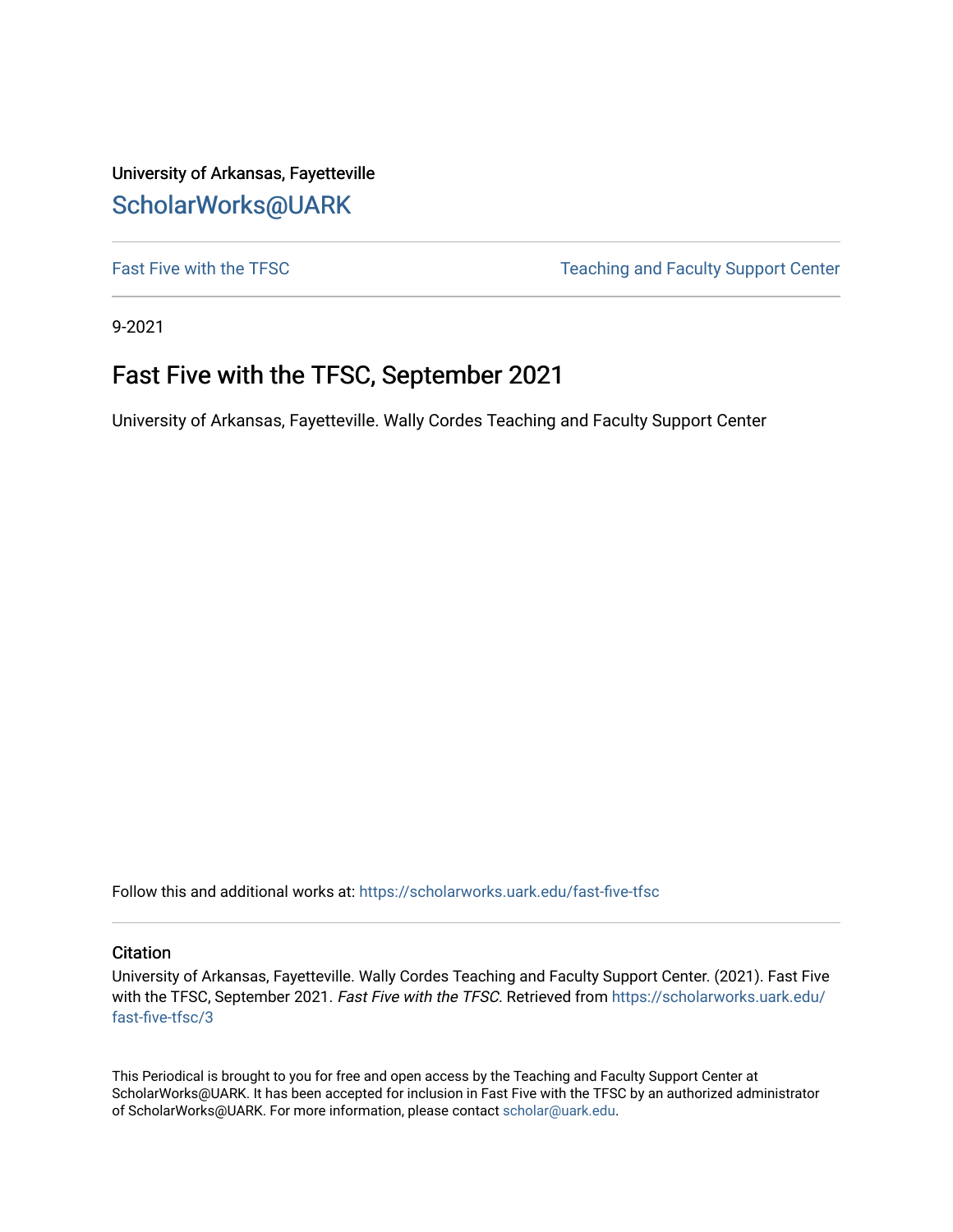# **Fast Five with the TFSC**

#### *A Newsletter for First Year Faculty at the University of Arkansas*

#### September 2021 Theme: Connecting Better with Your Students

# **3 Quick Tips from the TFSC Co-Directors:**

- **1.** In class sometimes talk about when you first encountered the material you are teaching and how you felt…excited, confused, was it difficult? Why is it worth it?
- **2.** Use the first few minutes either of class or before class to talk about something that might be a connection. Anyone feel excited about Arkansas football this year?
- **3.** Ask students questions about their experiences related to course content. Has your computer ever had a virus (information systems)? Have you ever had a virus (biology)? Has your dog had a virus (pre-vet)?

# **4. An Experienced Professor's Best Tip:**

Professor **Janine Parry** of Political Science is a Baum Teaching Award winner, an Imhoff Teaching Award winner, and a former co-director of the TFSC:

"Something I learned from other instructors early in my career remains a go-to tool: use their names. I work hard to call them by name in email replies (even when they don't provide it … try hovering over the address in Outlook and see if it pops up), when they answer questions in class ("Exactly! So sorry: what is your name, please? Devon! Yes, exactly the right idea, Devon!"), as they are filing in, etc. A second tool feels especially important in this environment: a class is a "we" or an "our," not a "you" or a "your." Examples: "Who remembers what our author offered as an example of separation of powers?" and "On Friday, we started talking about why a national Equal Rights Amendment has yet to be ratified in the U.S. Who can tell us when that process started?" These are small, daily gestures that build community ... something we know engages and retains our students. In addition, it also helps me feel useful and part of something bigger."

#### **5. The Take from a New Professor:**

**Iana Shaheen** is an Assistant Professor in Supply Chain Management. Her students have spoken about her enthusiasm for teaching.

"Students aren't passionate about their subjects anymore, say lecturers. All they care about is job prospects," Jessica Shepherd reports in The Guardian. Recent studies indicate that undergraduates these days do not necessarily expect to love their subject the way they did a decade or more ago. As a result, this negatively affects students' learning. I believe that to be successful, one must be passionate since passion makes challenges enjoyable. When students become passionate and interested in the material and the subject, the learning improves. Therefore, I try to resonate with students and connect with them at the "heart" level; I want students to care about the material, since only people who are passionate about something can make a difference. One thing I try to do is to communicate my enthusiasm using body language, voice, eye contact, and humor. I view my job as an educator to not only deliver the content but also share emotions and excitement. This helps me to create an engaging, inspiring, and entertaining learning environment in which students are able to connect their positive feelings to their learning goals. Another approach that helps to increase students' passion is the use of simple, relatable examples. I start every class with an interesting example that makes students excited about the upcoming topic. For example, last class on logistics we started with a story about how JB Hunt distributed the last book of Harry Potter. The students were excited to learn what strategies the company right next door employed to